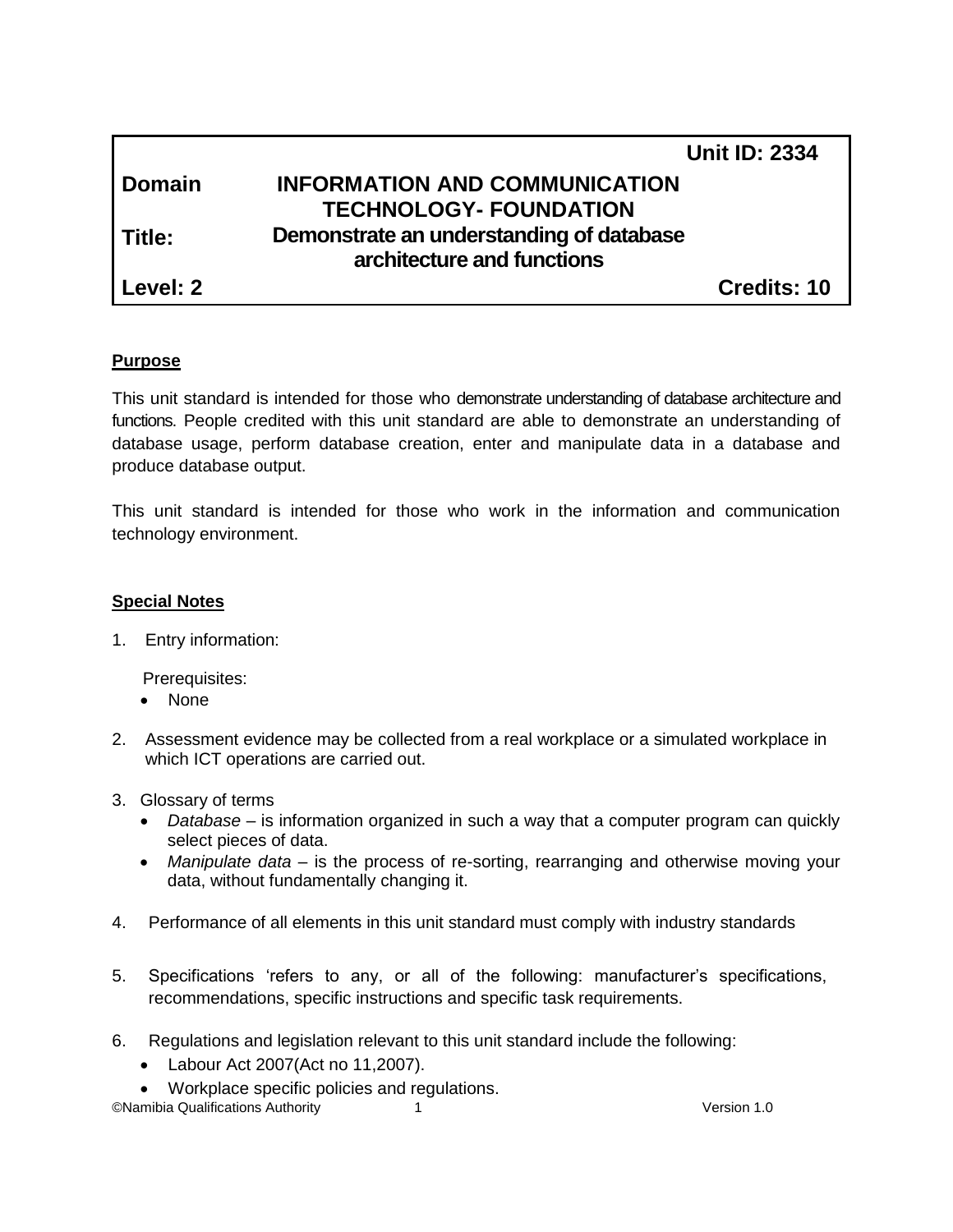• Regulations relating to the health & Safety of employees at work under Schedule 1 (2) of the Labour Act No.11 of 2007 and all subsequent amendments.

## **Quality Assurance Requirements**

This unit standard and others within this sub-field may be awarded by institutions which meet the accreditation requirements set by the Namibia Qualifications Authority and the Namibia Training Authority and which comply with the national assessment and moderation requirements. Details of specific accreditation requirements and the national assessment arrangements are available from the Namibia Qualifications Authority o[n www.namqa.org a](http://www.namqa.org/)nd the Namibia Training Authority on [www.nta.com.na](http://www.nta.com.na/)

# **Elements and Performance Criteria**

## **Element 1: Demonstrate an understanding of database usage**

#### **Range**

Database structures may include but are not limited to tables, columns, primary key, foreign key, fields, etc.

## **Performance Criteria**

- 1.1 Database is explained.
- 1.2 Use of database is explained.
- 1.3 Database structures are outlined.

## **Element 2: Perform database creation**

#### **Range**

Database structures may include but are not limited to tables, columns, primary key, foreign key, fields, etc.

## **Performance Criteria**

- 2.1 Database application is launched.
- 2.2 Database structure is created.
- 2.3 Keys in the database structure are defined.

©Namibia Qualifications Authority 2 Version 1.0